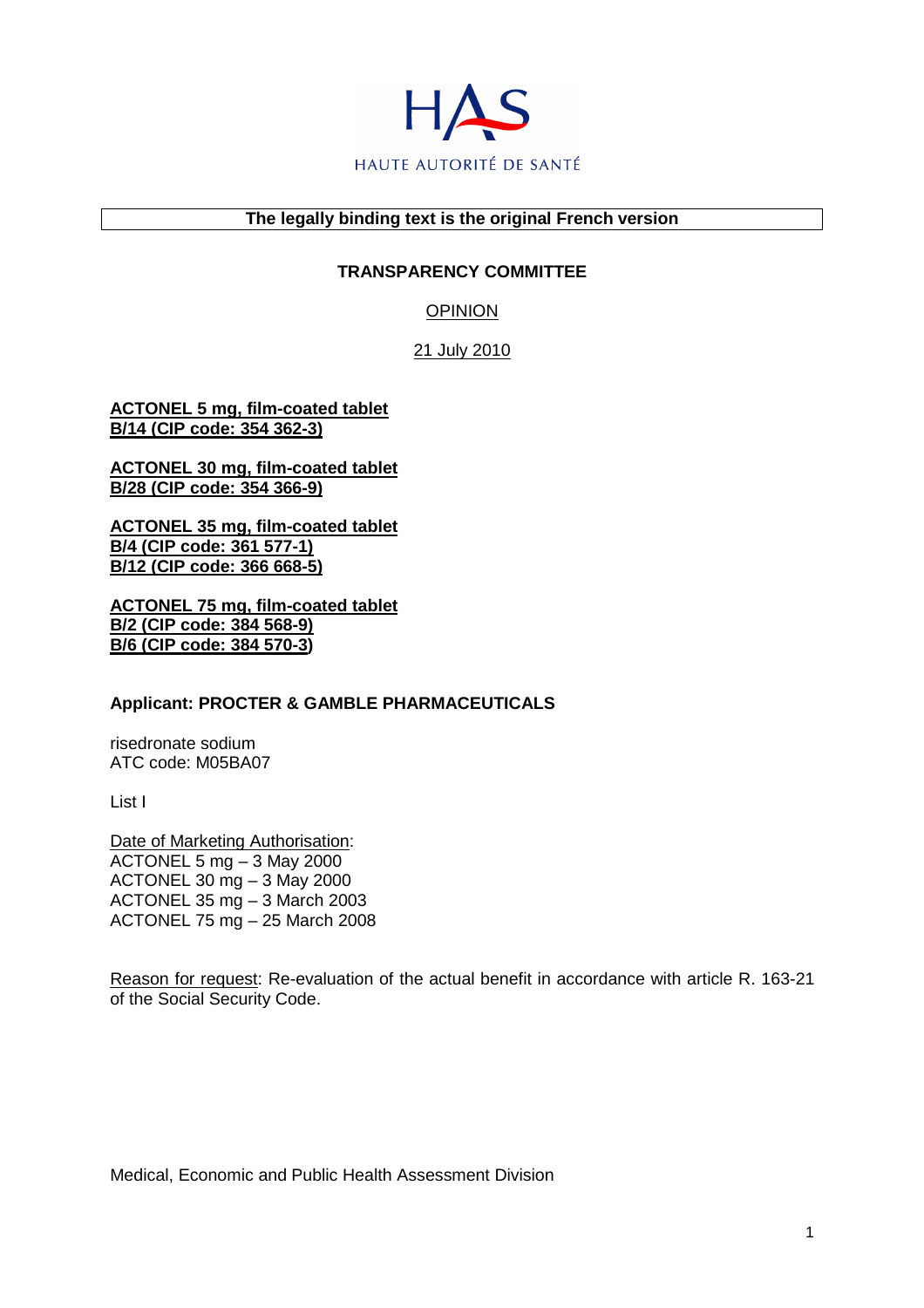# **1 CHARACTERISTICS OF THE MEDICINAL PRODUCT**

## **1.1. Active ingredient**

risedronate sodium

## **1.2. Indications**

## "ACTONEL 5 mg, film-coated tablet

- Treatment of postmenopausal osteoporosis to reduce the risk of vertebral fractures.
- Treatment of confirmed postmenopausal osteoporosis to reduce the risk of hip fractures.
- Prevention of postmenopausal osteoporosis in women at increased risk of osteoporosis.
- Maintenance or augmentation of bone mass in postmenopausal women, requiring prolonged (more than 3 months') systemic corticosteroid therapy with doses  $\geq 7.5$  mg/day prednisone equivalent.

### ACTONEL 30 mg, film-coated tablet

Treatment of Paget's disease of bone.

## ACTONEL 35 mg, film-coated tablet

- Treatment of postmenopausal osteoporosis to reduce the risk of vertebral fractures.
- Treatment of confirmed postmenopausal osteoporosis to reduce the risk of hip fractures.
- Treatment of osteoporosis in men at high risk of fracture.

## ACTONEL 75 mg, film-coated tablet

Treatment of postmenopausal osteoporosis in women at increased risk of fractures."

## **1.3. Dosage**

see SPC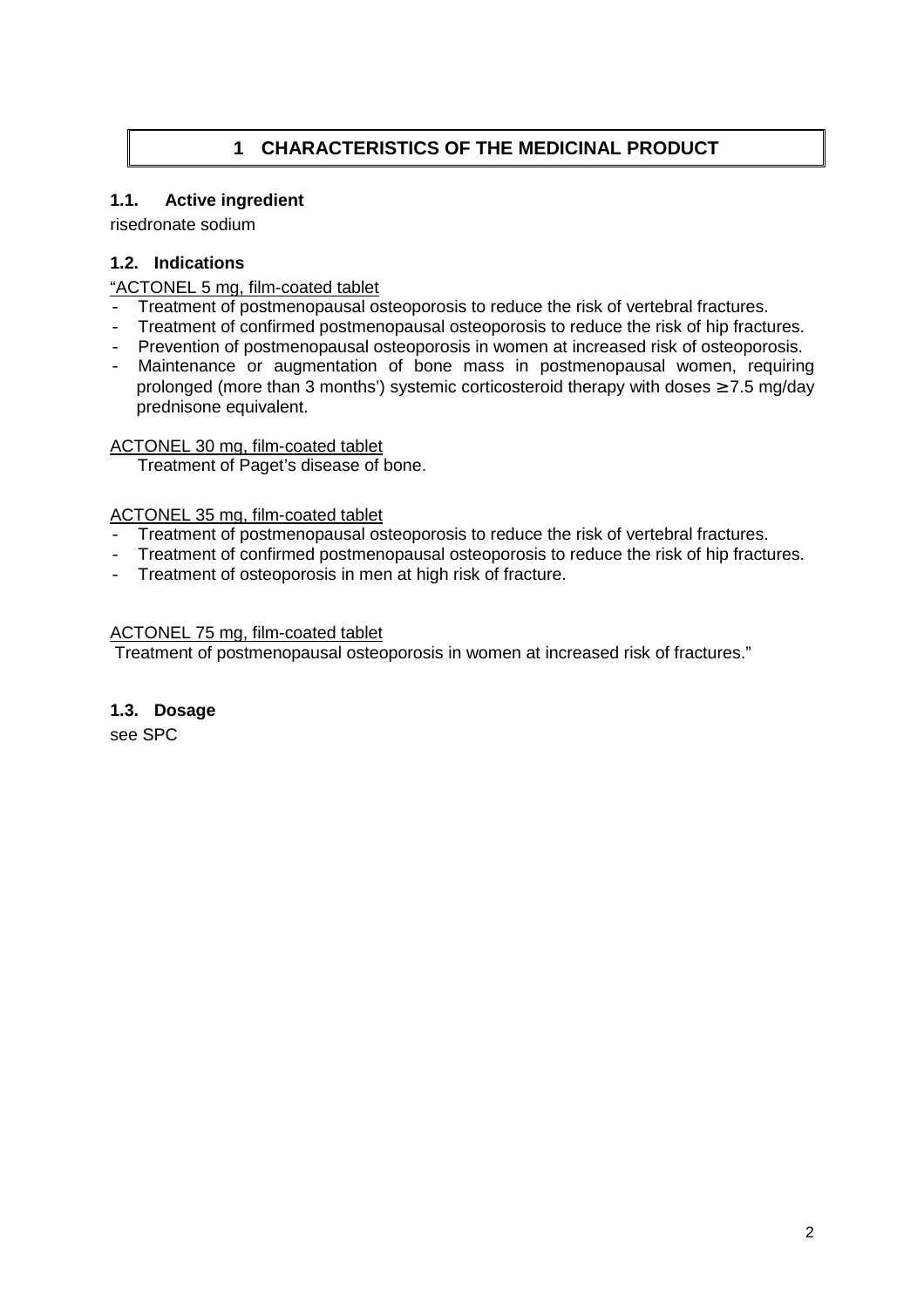## **2 UPDATING OF AVAILABLE DATA SINCE THE PREVIOUS OPINION (11 June 2008)**

## **2.1. Efficacy**

The new efficacy data submitted by the company, chiefly from observational studies<sup>1,2,3,4</sup>, from an open study<sup>5</sup>, from studies versus an active comparator based on densitometric criteria<sup>6,7,8</sup> or bone-formation markers<sup>9</sup>, from meta-analyses<sup>10,11,12</sup> or from a systematic literature review<sup>13</sup>, do not alter the conclusions of the transparency Committee's opinions.

## **2.2. Adverse effects**

Risedronic acid, in common with all bisphosphonates, has been the subject of three tolerance re-evaluations by the EMA:

- osteonecrosis of the jaw (ONJ)
- stress fractures
- atrial fibrillation

Osteonecrosis of the jaw<sup>14</sup> (mandibular and/or maxillary):

Following the first re-evaluation of the class of bisphosphonates in respect of ONJ by the EMEA in 2005, the SPC of ACTONEL, in common with that of all medicinal products of this class, was revised to include warnings and precautions for use in respect of the risk of ONJ in cases of infection or dental extraction.

Despite the changes to the SPCs of bisphosphonates, cases of ONJ have continued to be reported. The EMA consequently undertook a second re-evaluation in December 2007, the conclusions of which were published in September 2009<sup>15</sup>.

This analysis revealed that the risk of ONJ is significantly greater in patients treated with IV bisphosphonates as cancer chemotherapy (incidence 0.8-12%) than in those treated orally

 <sup>1</sup> Delmas PD et al. bisphosphonate therapy and hip fractures within the risedronate and alendronate (REAL) cohort study: subgroup with prior fracture. Calcif Tissue Int 2008; 82(suppl 1).<br><sup>2</sup> Curtie, IB at al. Risedrancte and elendrenate intervantion av

Curtis JR et al. Risedronate and alendronate intervention over three years (REALITY): minimal differences in fracture risk reduction. Osteoporos Int 2009; 20(6): 973-978.

 $3$  Harris et al. Risk of fracture in women treated with monthly oral ibandronate or weekly bisphosphonates : the evaluation of ibandronate efficacy (VIBE) database fracture study. Bone 2009; 44(5): 758-765

<sup>4</sup> Cadarette SM et al. Relative Effectiveness of Osteoporosis Drugs for Preventing Nonvertebral Fracture. Ann Intern Med 2008; 148 (9): 637-646.

<sup>&</sup>lt;sup>140</sup> (c). Sor Sec. 38. Subsets.<br>
<sup>5</sup> Ringe et al. Sustained efficacy of risedronate in men with primary and secondary osteoporosis: results of a 2-year study. Rheumatol Int. 2009; 29(3): 311-315

<sup>&</sup>lt;sup>6</sup> Van Poznak C et al. Prevention of aromatase inhibitor-induced bone loss using risedronate: the SABRE trial. J Clin Oncol. 2010 Feb 20; 28(6): 967-975. 7

Reid DM et al. Zoledronic acid and risedronate in the prevention and treatment of glucocorticoid-induced osteoporosis (HORIZON): a multicentre, double-blind, double-dummy, randomised controlled trial. Lancet. 2009 Apr 11; 373(9671): 1253-

<sup>1263.&</sup>lt;br><sup>8</sup> Mok CC et al. Risedronate for prevention of bone mineral density loss in patients receiving high-dose glucocorticoids: a randomized double-blind placebo-controlled trial. Osteoporos Int. 2008 Mar; 19(3): 357-364.<br><sup>9</sup> Miller et al. Early responsivences of wemen with esteoporosis to teriperatide after there

Miller et al. Early responsiveness of women with osteoporosis to teriparatide after therapy with alendronate or risedronate. J

Clin Endocrinol Metab. 2008; 93(10): 3785-3793.<br><sup>10</sup> Wells et al. Risedronate for the primary and secondary prevention of osteoporotic fractures in postmenopausal women. Cochrane Database Syst Rev. 2008.

<sup>11</sup> Zhong ZM et al. Anti-fracture efficacy of risedronic acid in men: A meta-analysis of randomized controlled trials. Clin Drug

Investig. 2009; 29(5): 349-357<br><sup>12</sup> Bolland et al. Effect of Osteoporosis Treatment on Mortality: A Meta-Analysis. J. Clin. End. & Metab. 2010; 95(3): 1174-1181.

<sup>13</sup> Bianchi G et al. Oral nitrogen-containing bisphosphonates: a systematic review of randomized clinical trials and vertebral fractures. Curr Med Res Opin. 2008 Sep; 24(9): 2669-2677.

<sup>14</sup> Osteonecrosis of the jaw is defined as an area of exposed bone in the maxillofacial region that does not heal within 8 weeks after identification by a healthcare professional in a patient who is receiving or has received bisphosphonates and has not had radiation therapy to the craniofacial region.

<sup>15</sup> EMA. CHMP Assessment report on bisphosphonates and osteonecrosis of the jaw. 24/09/2009.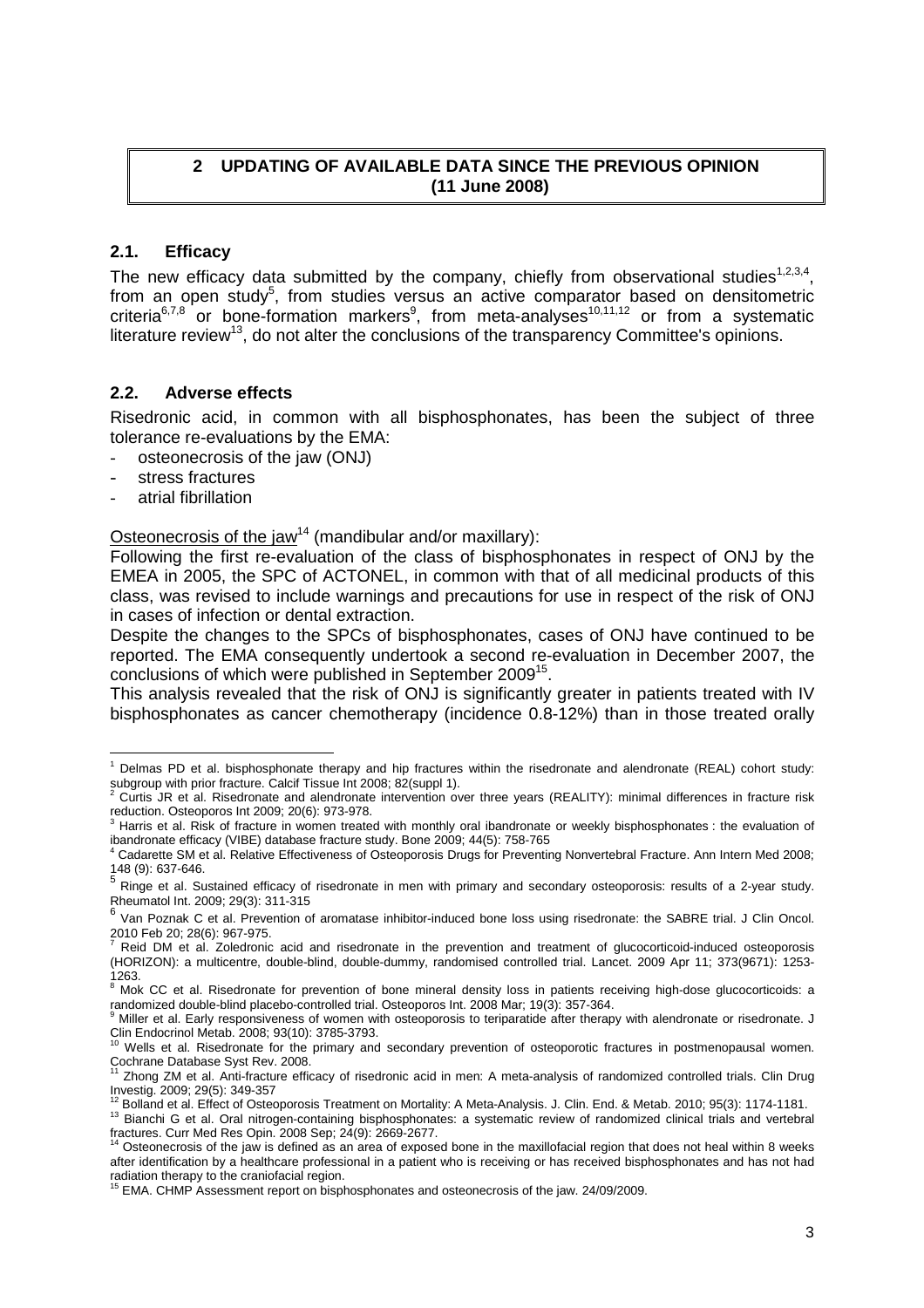for osteoporosis or Paget's disease (incidence 0.0004-0.06%). The risk of ONJ with oral bisphosphonates seems low.

Since the risk factors are many and not yet fully elucidated, the CHMP would like a more in-depth evaluation of the risk of ONJ through the creation of a European register and the performance of clinical studies.

Analysis of the available tolerance data since 2006 showed the frequency of ONJ reporting with risedronic acid to be 1.45 per 100,000 patient-years.

The transparency Committee draws attention to the recommendations on the oral and dental care of patients treated with bisphosphonates<sup>16</sup>: "in patients who are to be treated with bisphosphonates for osteoporosis or Paget's disease, it is recommended that an initial oral and dental assessment, followed by any necessary dental treatment, be carried out. An annual oral and dental check-up is recommended. On the basis of the data currently available, use of bisphosphonates in osteoporosis cannot be considered a contraindication for the placement of a dental implant."

#### Stress fracture (or fractures due to bone weakness)

The re-evaluation of bisphosphonates in respect of stress fracture was prompted by the publication of articles indicating a possible link between treatment with alendronic acid and the occurrence of stress fracture; this may be associated with an excessive increase in bone metabolism after long-term treatment with alendronic acid. Because of the mechanism mentioned, a "class effect" could not be ruled out. The EMA consequently carried out a re-evaluation of the class as a whole in  $2008^{17}$ .

The EMA pharmacovigilance working group concluded that:

- stress fractures of proximal extremity of the femoral shaft were associated with long-term treatment with alendronic acid. These fractures have occurred after minimal or no trauma;
- the available data did not show an increase in the risk of stress fractures with bisphosphonates other than alendronic acid;
- although analysis of the literature showed that the majority of the reported cases concerned alendronic acid, there is uncertainty about a possible "class effect", given that there are only limited long-term data for other bisphosphonates.

Concerning risedronic acid more particularly, cases of non-traumatic fractures associated with risedronic acid therapy were reported, but the number of atraumatic femoral fractures reported was small relative to the number of patients exposed. On the basis of the limited available data, it is not possible to establish a causal connection with risedronic acid. Monitoring of the cases of stress fracture was recommended with the addition of a specific analysis in the PSURs\* but no modification of the SPC was deemed necessary.

#### Atrial fibrillation (AF):

l

In June 2008, the EMA pharmacovigilance working group re-evaluated the benefit/risk ratio for bisphosphonates in respect of the risk of  $AF^{18}$ . This re-evaluation of the class was prompted by the identification of an increase in the incidence of AF relative to placebo in patients treated with zoledronic acid in the HORIZON study and in those treated with alendronic acid in the FIT study.

<sup>&</sup>lt;sup>16</sup> AFSSAPS. Letter to healthcare professionals. Recommendations on the oral and dental care of patients treated with bisphosphonates. 18/12/2007

MHRA. Bisphosphonates and stress fractures. January 2009.

<sup>&</sup>lt;sup>18</sup> EMA post-authorisation evaluation of medicines for human use. Updated overall assessment report of responses to agency request for information on bisphosphonates and the potential risk of atrial fibrillation-zoledronic acid-2008